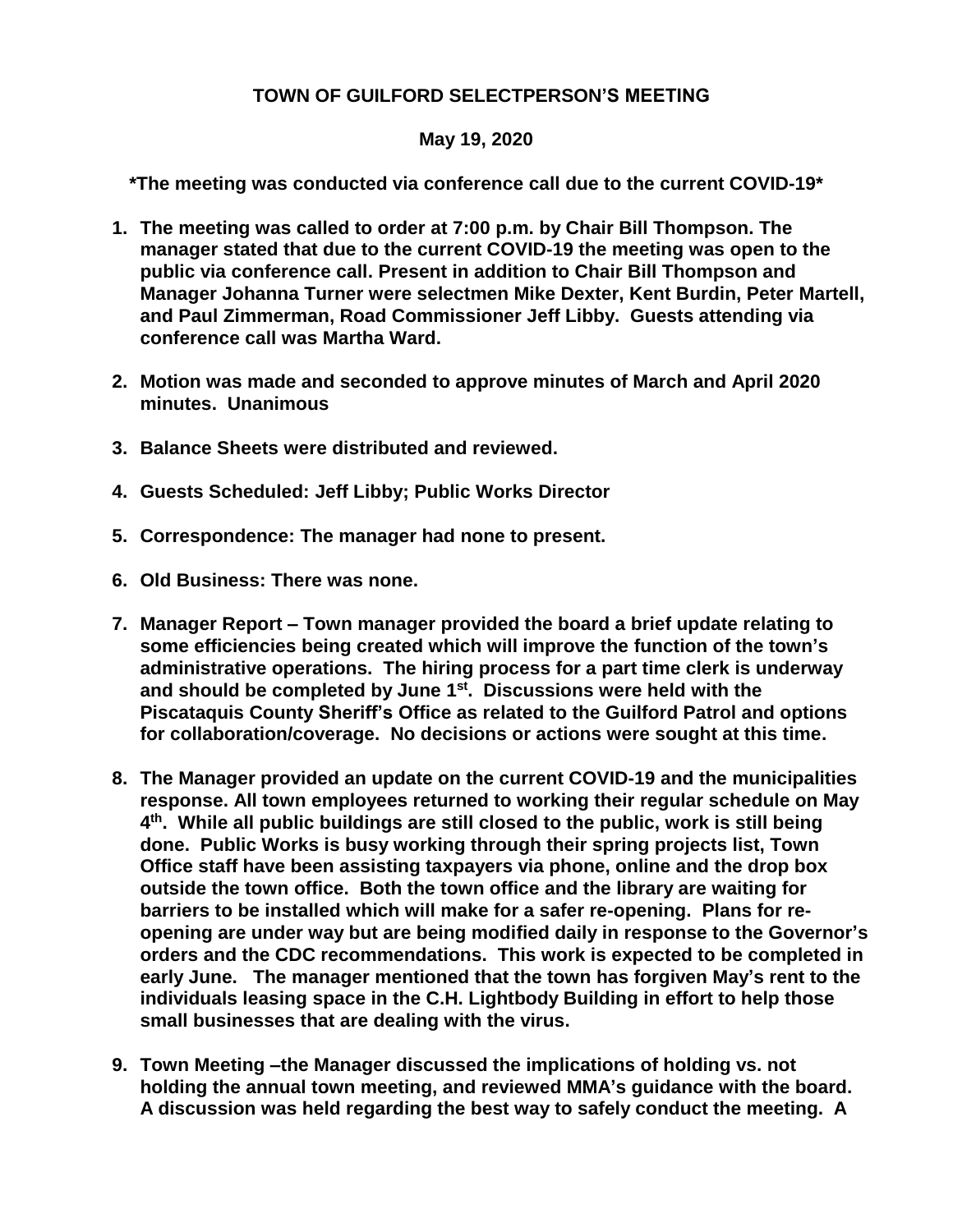**motion was made and seconded to hold the town meeting at the high school on June 22nd. Unanimous.**

- **10.Paul Zimmerman, Chair of Piscataquis River Festival informed the board that the River Festival has been canceled for 2020. The fireworks company was contacted and generously agreed to refund the town's deposit. In addition, they would continue their 3-year contract/price starting in 2021. All vendor fees will be returned to the vendors with a letter of explanation. Sponsors of the River Festival will be contacted to see if they wish to receive a refund of the sponsorship or to have their sponsorship extended to next year's event. The cancellation has been posted to the festival's Facebook page and the town's Facebook page as well.**
- **11.Summer Rec. The manager updated the board regarding Summer Rec programming. Due to COVID-19, Summer Rec has been cancelled.**
- **12.Abatement and Supplemental – An abatement and Supplemental bill was presented in writing from the Assessor for approval by the board. Property located at 306 Wharff Road was billed incorrectly due to a deed that was not processed accurately by the previous assessor. A motion was made and seconded to grant the abatement and issue the supplemental bill. Unanimous**
- **13.Approved liquor license renewal for the Red Maple with Zimmerman recusing himself from the vote with a stated conflict of interest.**
- **14.Road Study – Road Commissioner/Public Works Director Jeff Libby handed out the Road Study recently completed by Al Hodgdon. Jeff provided a brief introduction to the study and informed the board that he would be back to discuss the study further once the board had a chance to review it. This study will be a helpful tool as we consider future road/paving projects.**
- **15.Paving Projects for 2020 – Road Commissioner/Public Works Director Jeff Libby presented the board with a proposal for the paving projects that he along with the Town Manager are recommending for 2020. After discussion and a review of the paving budget a motion was made and seconded to have the Town Manager move forward with the paving projects as recommended. Unanimous**
- **16.Having no further business, it was moved and seconded to adjourn at 8:15- p.m.**

| Clerk |
|-------|
|       |
|       |
|       |